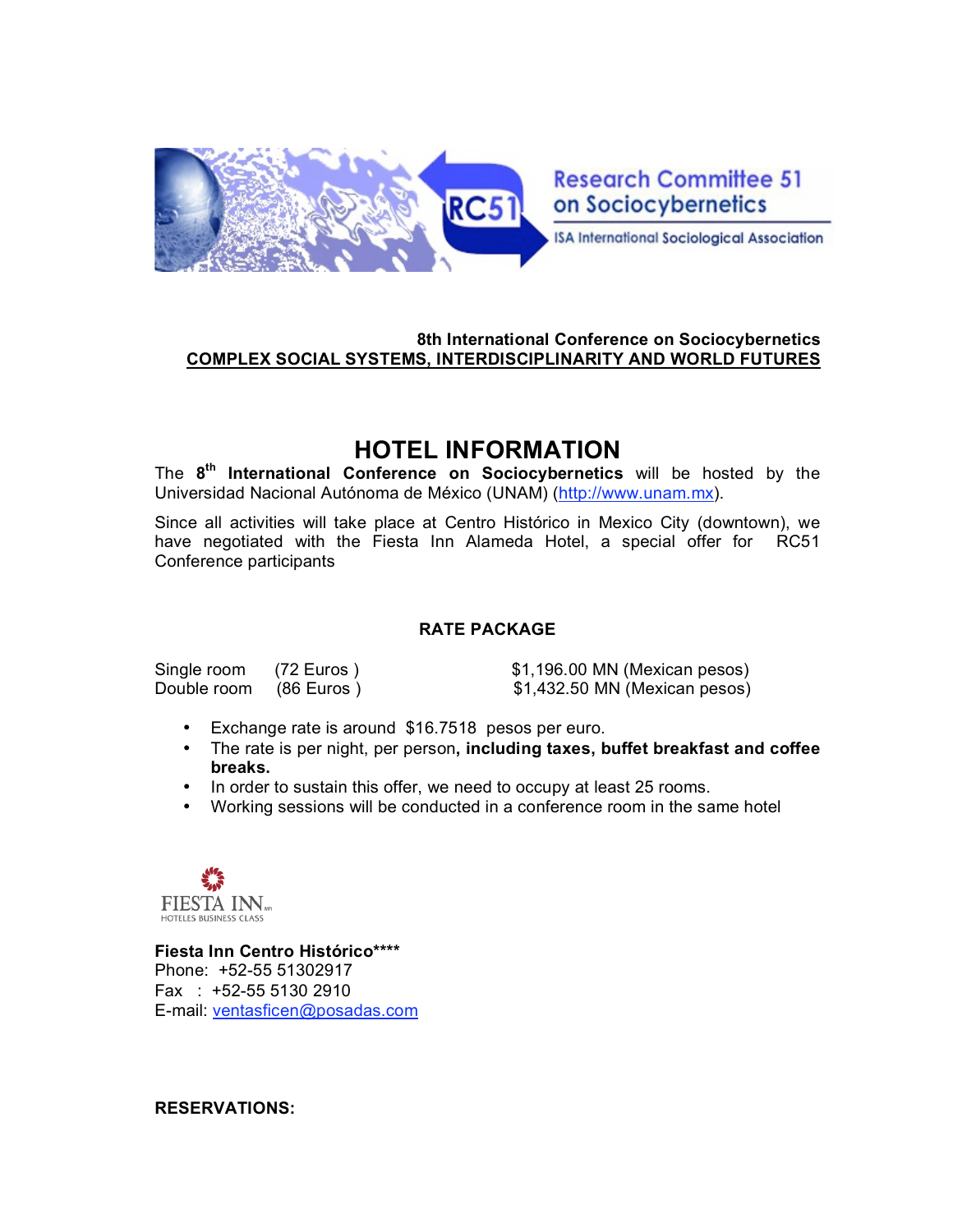- Each participant must contact directly the hotel before May 31, which is the deadline for these prices.
- We ask you to make your reservation as soon as possible indicating that you are part of the **International Conference on Sociocybernetics -UNAM** group.
- The key is **UNAM-HUMANITIES GJFR5**
- With this key, each participant can make their reservation.
- The key will be asked for. As guarantee for the reservation you will have to give your card number and expiration date of the same.
- If you do not give credit card details, the booking will be guaranteed only for arrival before 18:00 pm. If you arrive after that time the reservation is automatically canceled.
- Mr. Cesar Miranda is the person who is coordinaing the group at the hotel.
- Phone: 0155 51302917

For more hotel details visit the following website: http://www.fiestainn.com/portal/

#### **DEPOSIT POLICIES:**

#### A **DEPOSIT IS REQUIRED FOR EACH PARTICIPANT. YOU MAY PAY YOUR DEPOSIT IN CASH, CHECK, TRANSFER OR USING A CREDIT CARD:**

- Please make payments in cash or certified check on behalf of Latin American Posadas SA De C.V. The account number is 4182291, 136 Banamex Bank. Or if you prefer interbank transfer to the Banamex, it is necessary to use the key "CLABE 002180013641822918" with the name INNS OF LATIN AMERICA SA de CV
- The hotel has the right to terminate this contract with UNAM, when deposits are not received on the dates assigned OR NOT WITH THE METHOD OF PAYMENT STIPULATED IN THIS AGREEMENT.

#### **POLICY FOR ROOM CANCELLATIONS:**

- The policy for cancellations is with reference to total rooms blocked by the total number of nights.
- To avoid charges of cancellation: 90 to 60 days before arrival, the group may cancel up to 50% of the rooms reserved with no charge for cancellation 60 to 30 days before arrival, the group may cancel up to 30% of the rooms reserved with no charge for cancellation 30 to 15 days before arrival, the group may cancel up to 10% of the rooms reserved with no charge for cancellation 0 to 15 days before arrival, the arrangements are final and any cancellation will incur a charge for each room cancelled, equivalent to the group rate contracted for the total number of nights booked plus taxes.
- Once the group is in residence, in the case of early departure , there will be a charge of 50% of the contracted rate for the remainder of the contracted nights.